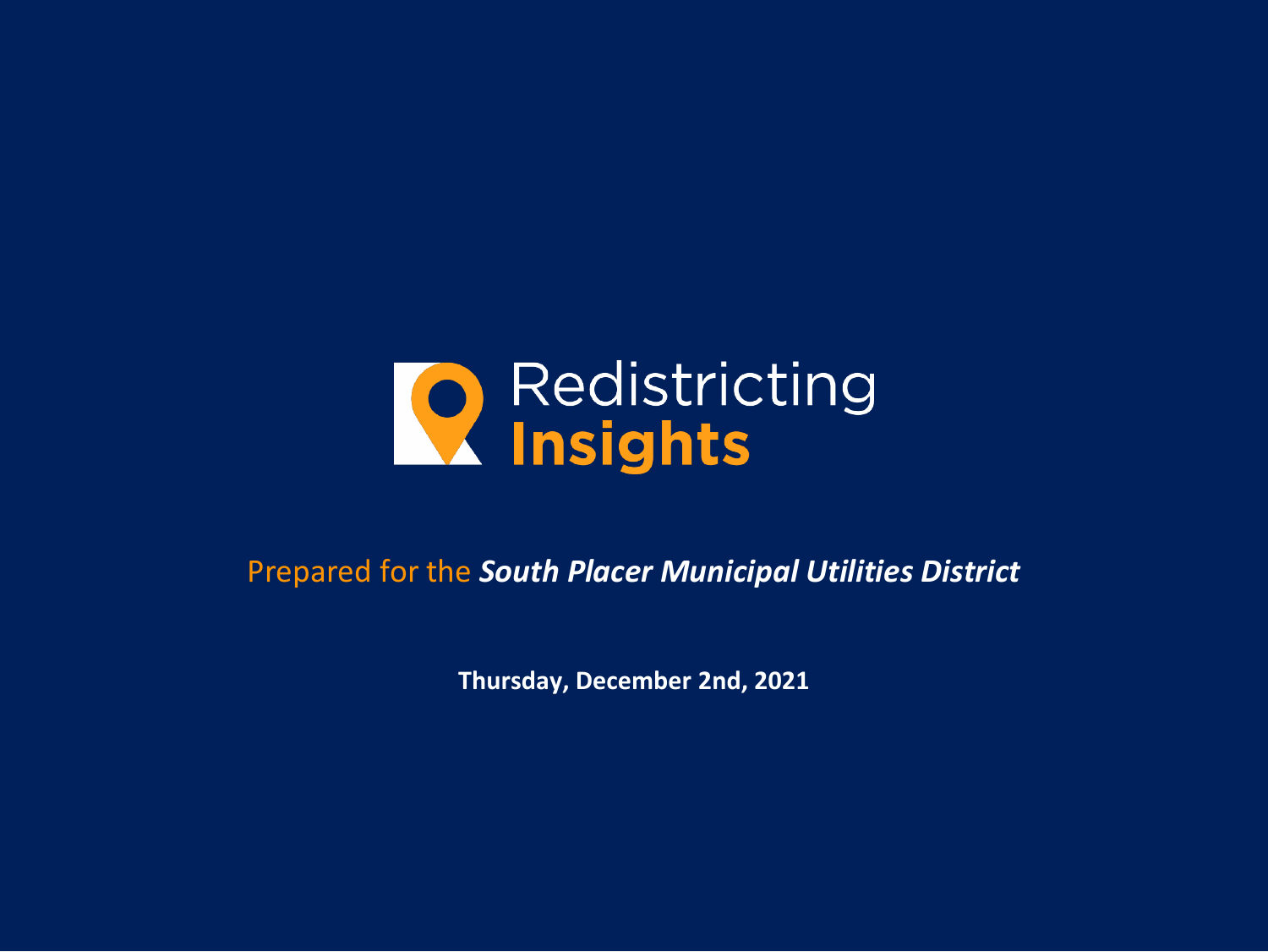# *WHAT IS REDISTRICTING?*

Redistricting is at its core the act of equalizing population among districts.

This is important in order to meet two requirements - one constitutional, one from Supreme Court precedent:

- Equal Representation (14th Amendment) how effective any resident can be at advocating for themselves or being represented within a jurisdiction.
- One Person One Vote equal ability to elect a candidate of choice.

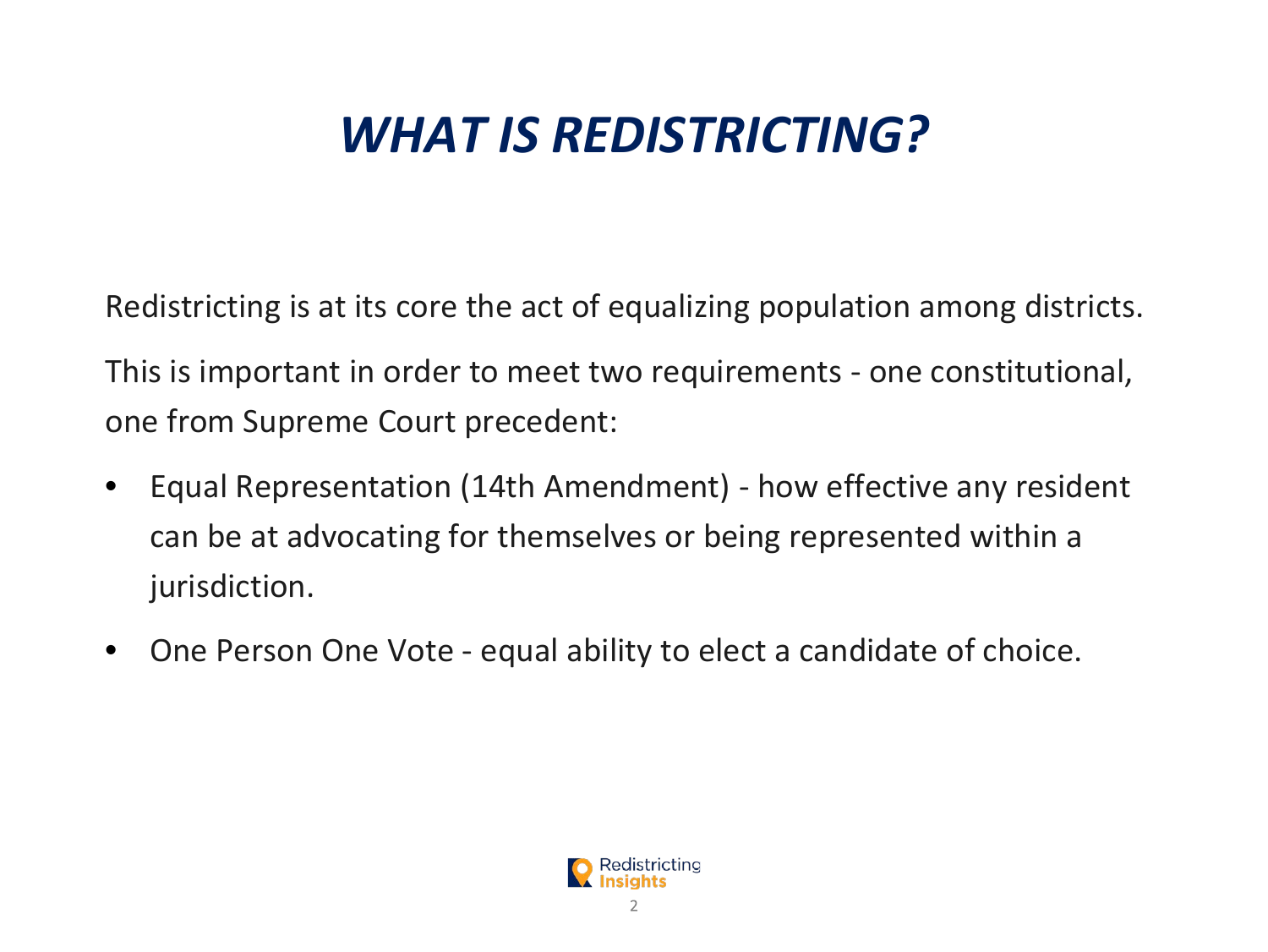# *WHAT IS REDISTRICTING?*

Redistricting has changed significantly over the years as federal and state laws, norms, best practices, and public opinion has transformed.

In California/Municipal Law:

- Prop 11 and 20 (Statewide Redistricting)
- CA FAIRMAPS Act

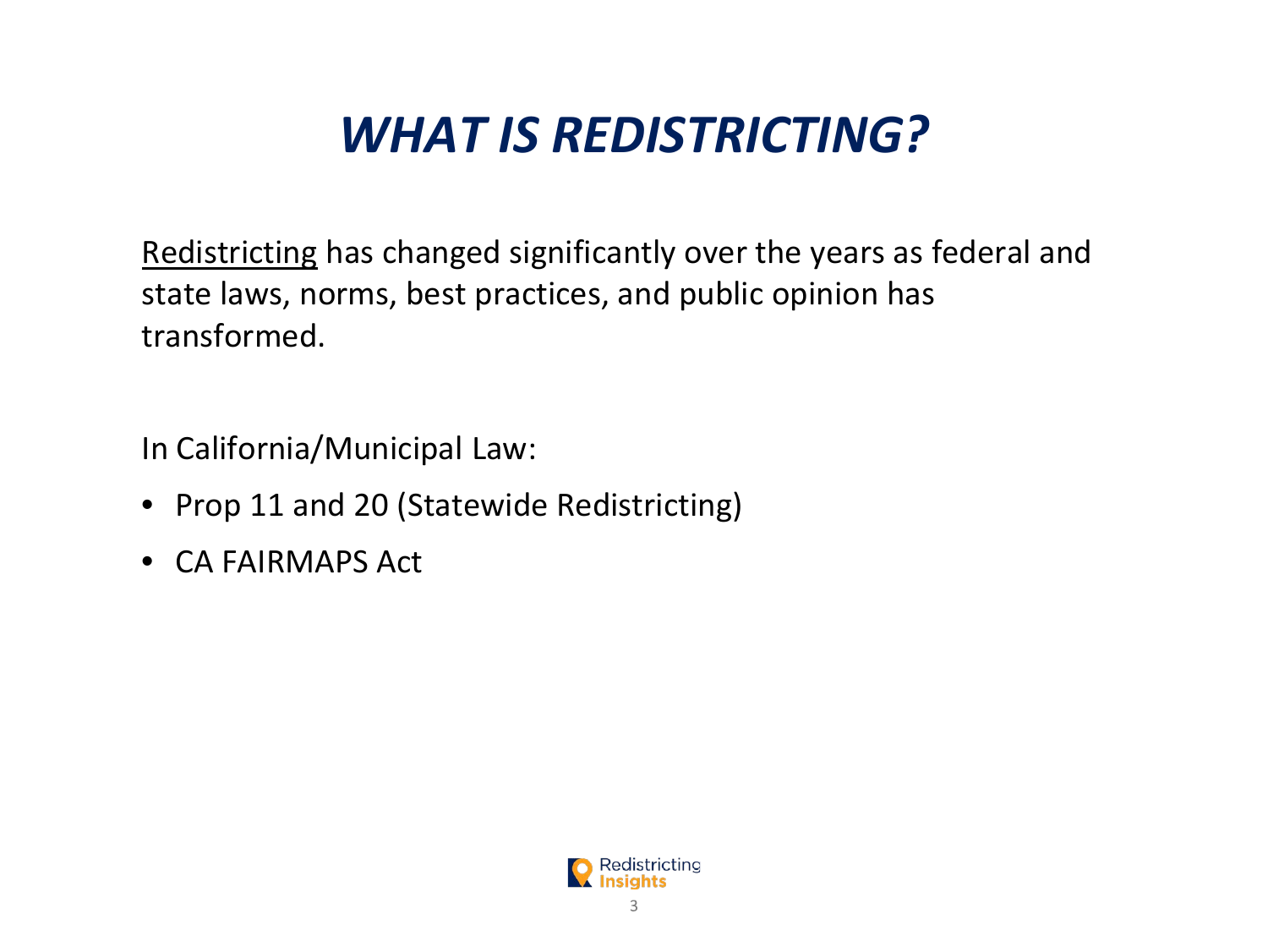## *REDISTRICTING/REAPPORTIONMENT*

#### **They are different things but people mistakenly conflate them**

#### **Reapportionment**

Allocating the 435 Congressional seats among the states



#### **Redistricting**

Drawing district lines within the states, counties, cities, school districts

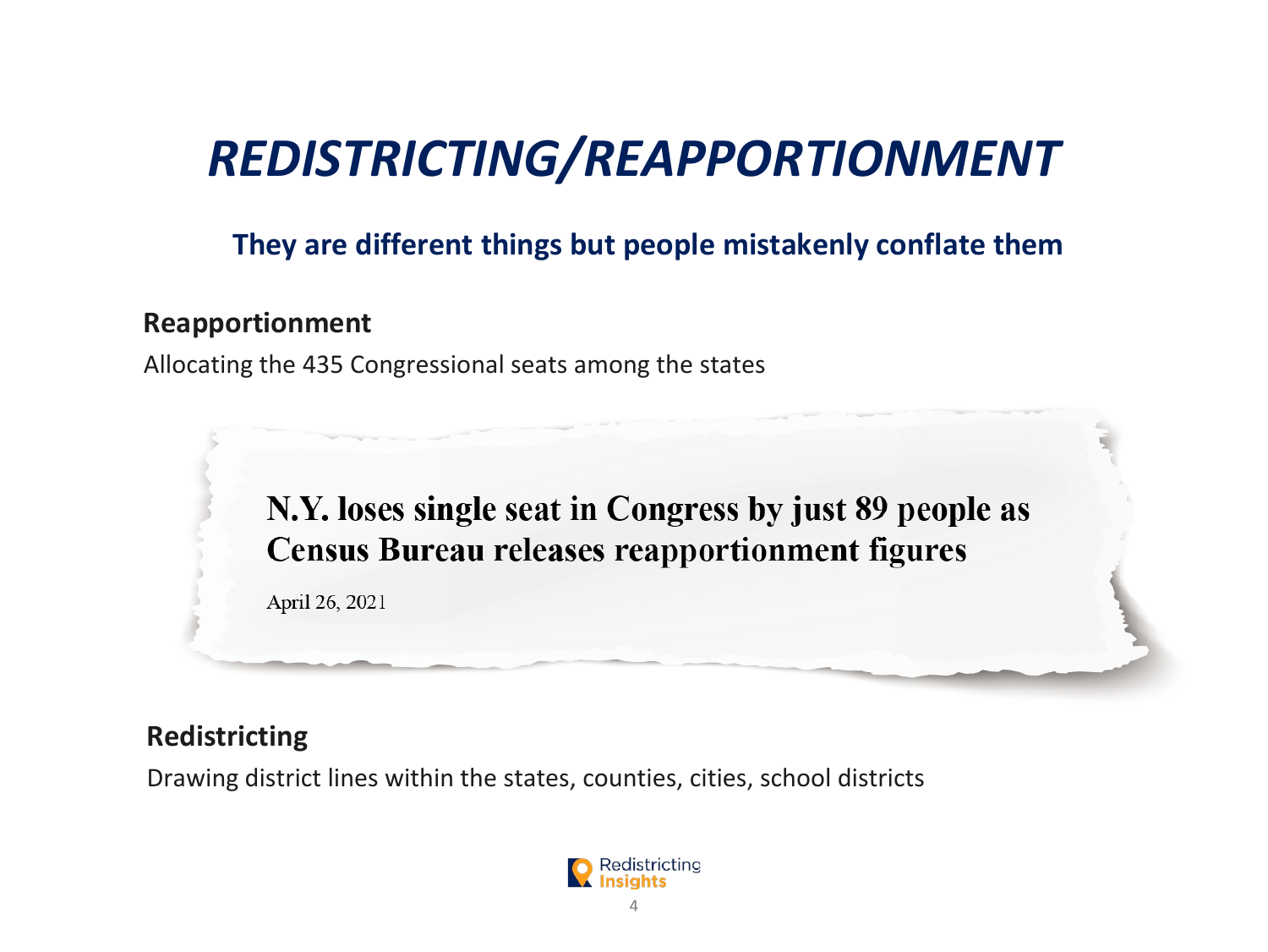## *DEFINITIONS*



#### REAPPORTIONMENT

Census Bureau for Congress

(30 seconds)

REDISTRICTING

Done by states, cities, school boards

#### GERRYMANDER

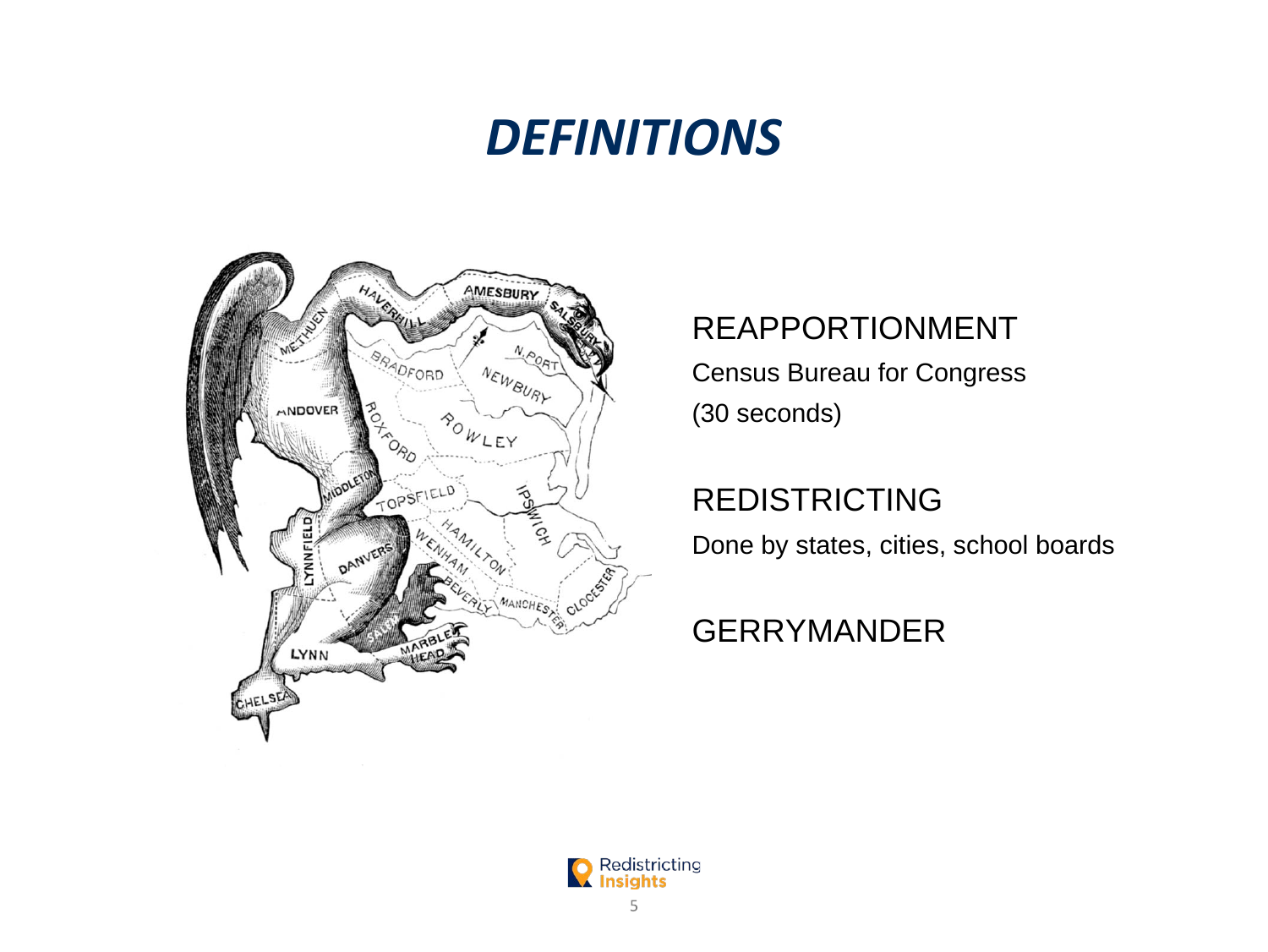## *PRINCIPLES OF REDISTRICTING*





**COMMUNITIES OF INTEREST COMPACTNESS CONTIGUITY**





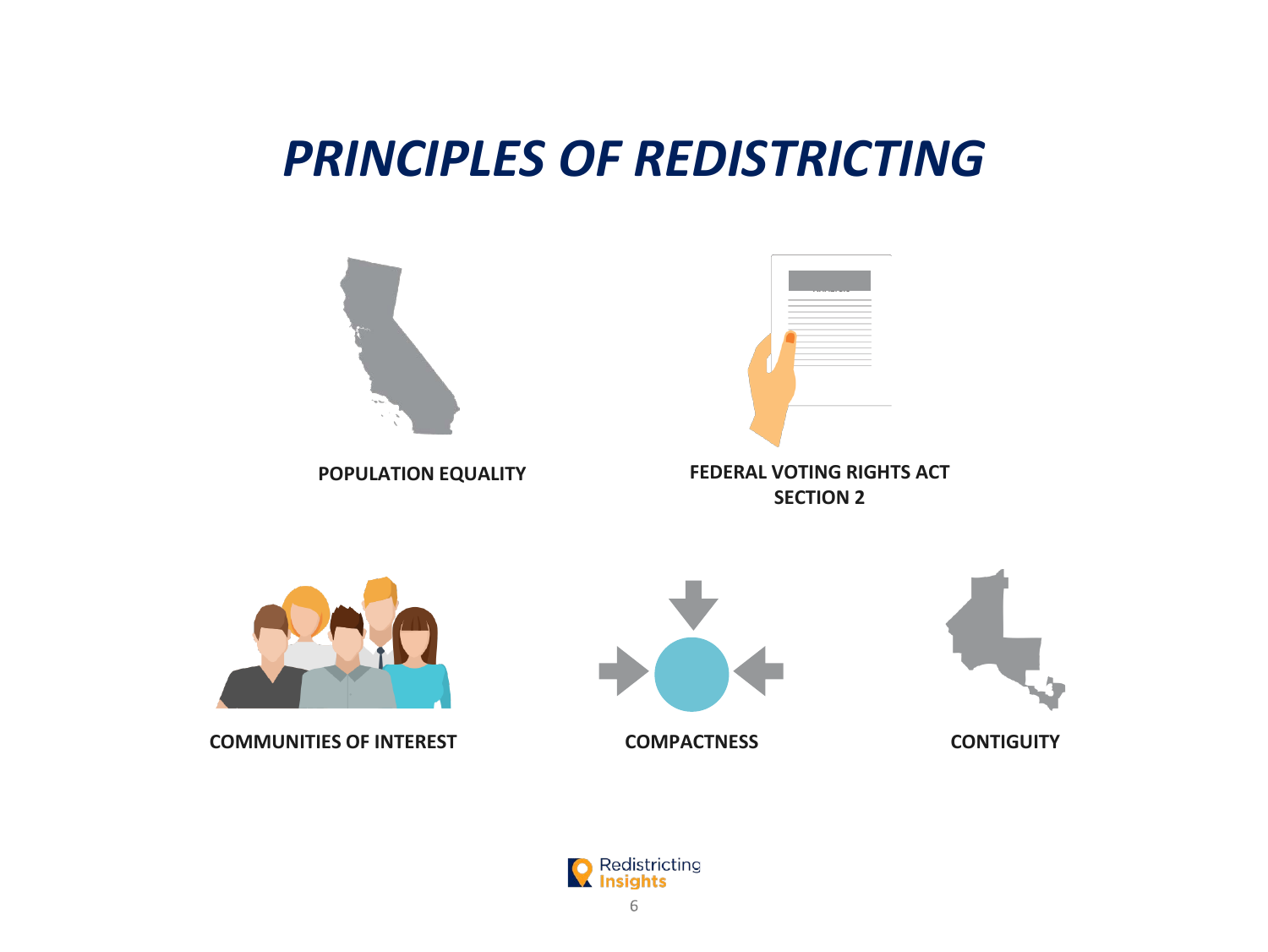## *POPULATION EQUALITY*

*For Congress it is 1 person for deviation*

*For State and local governments it is a deviation range of 10%*

|                | <b>Population</b> | <b>Deviation</b> | % of Deviation |
|----------------|-------------------|------------------|----------------|
| <b>D1</b>      | 21,000            | 1000             | 5%             |
| D <sub>2</sub> | 20,200            | 200              | 1%             |
| <b>D3</b>      | 19,800            | $-200$           | $-1\%$         |
| <b>D4</b>      | 19,250            | $-750$           | $-3.75%$       |
| D <sub>5</sub> | 19,750            | $-250$           | $-1.25%$       |

*\*These numbers are just an example and not reflective of the district's current population* 

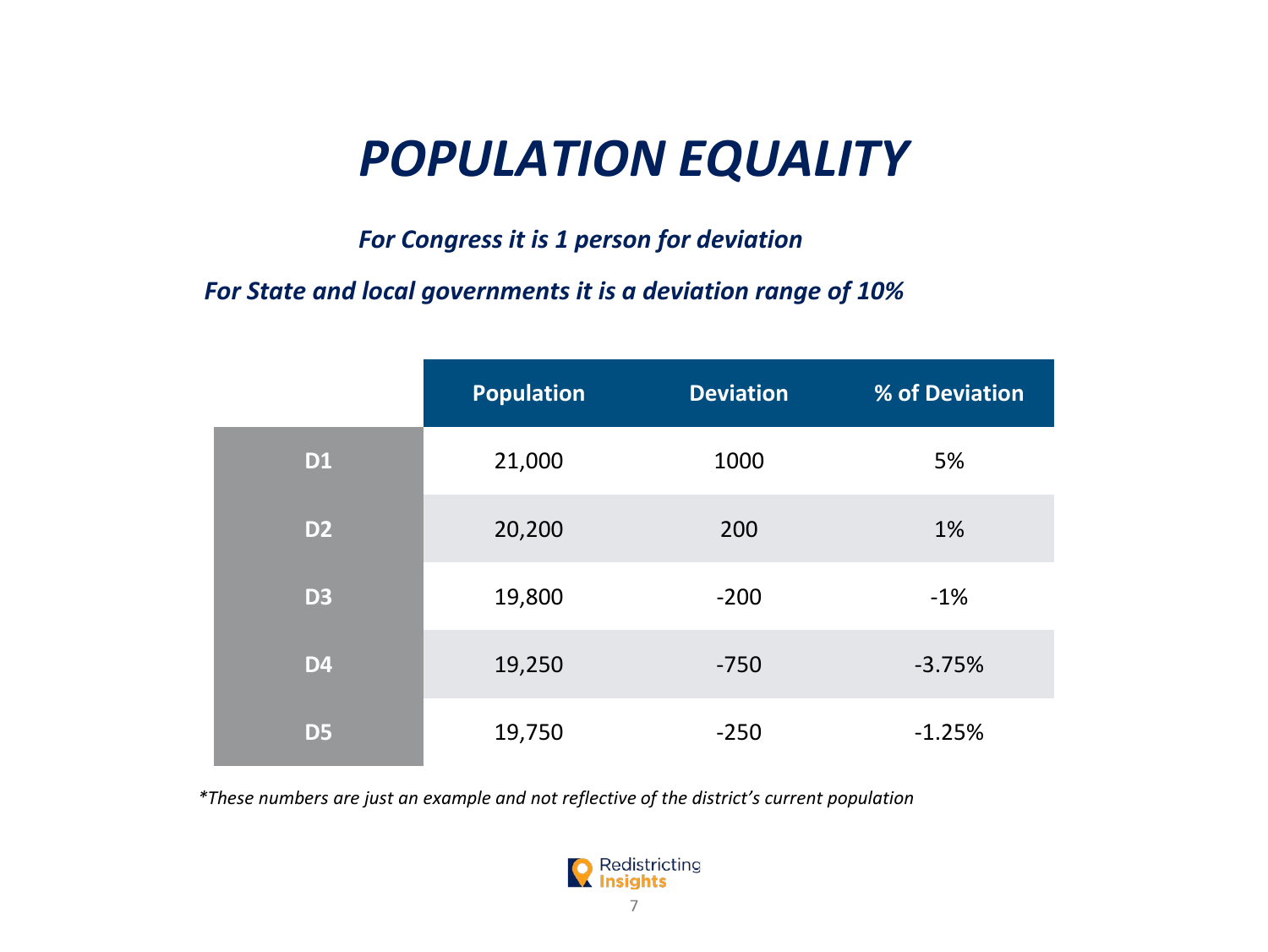# *EQUAL POPULATION*

What is "equal" population has been a key subject in redistricting litigation.

- Population Equality is based on "People" not citizens or voters or other metrics.
- The metric used is called "deviation" which is a measure of how close a district is to equal size.







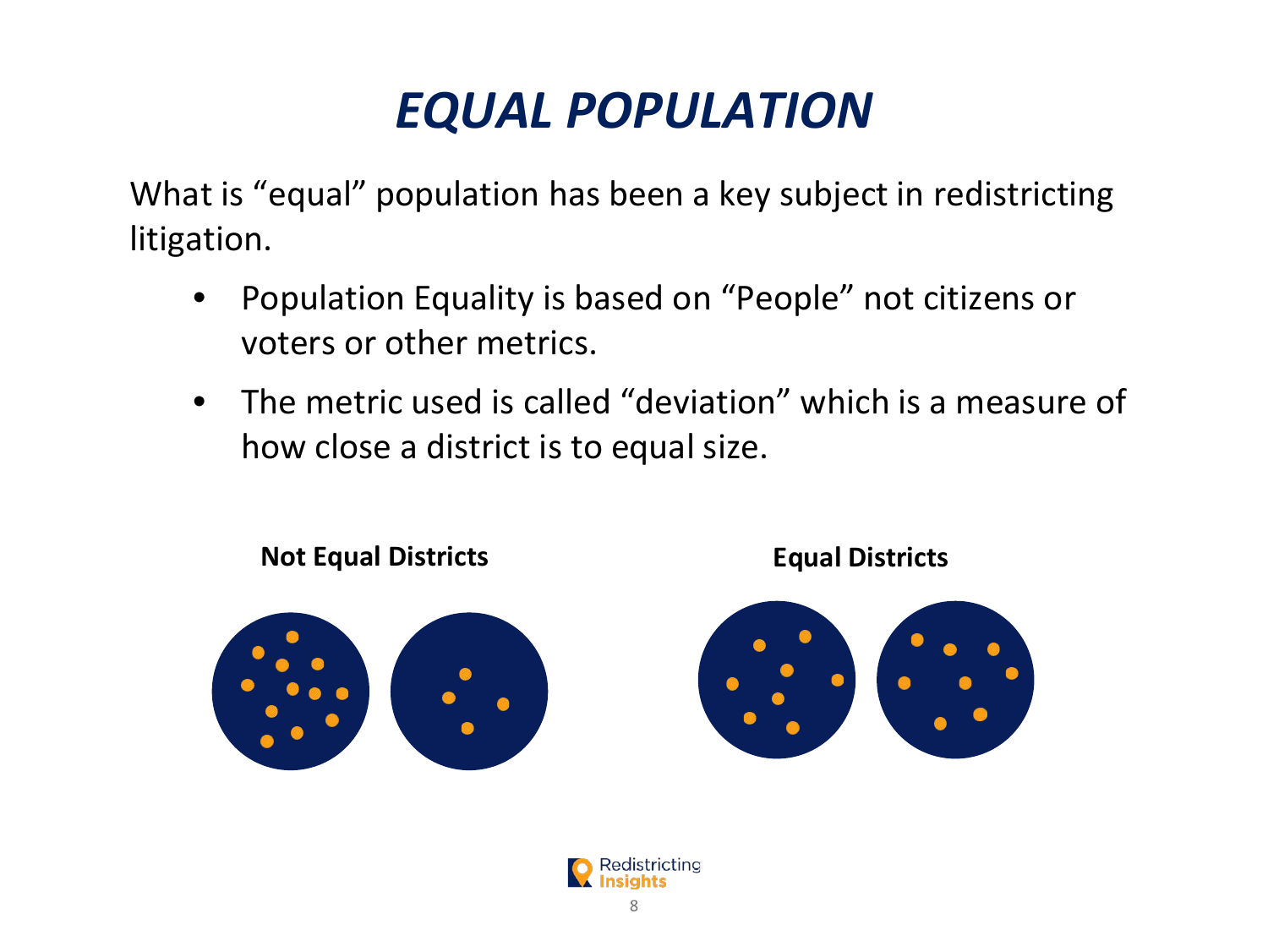# *EQUAL POPULATION*

What is "equal" population has been a key subject in redistricting litigation.

- Equality is Required
- *Strict adherence to a numeric goal for equality beyond what is required is not necessarily better.*



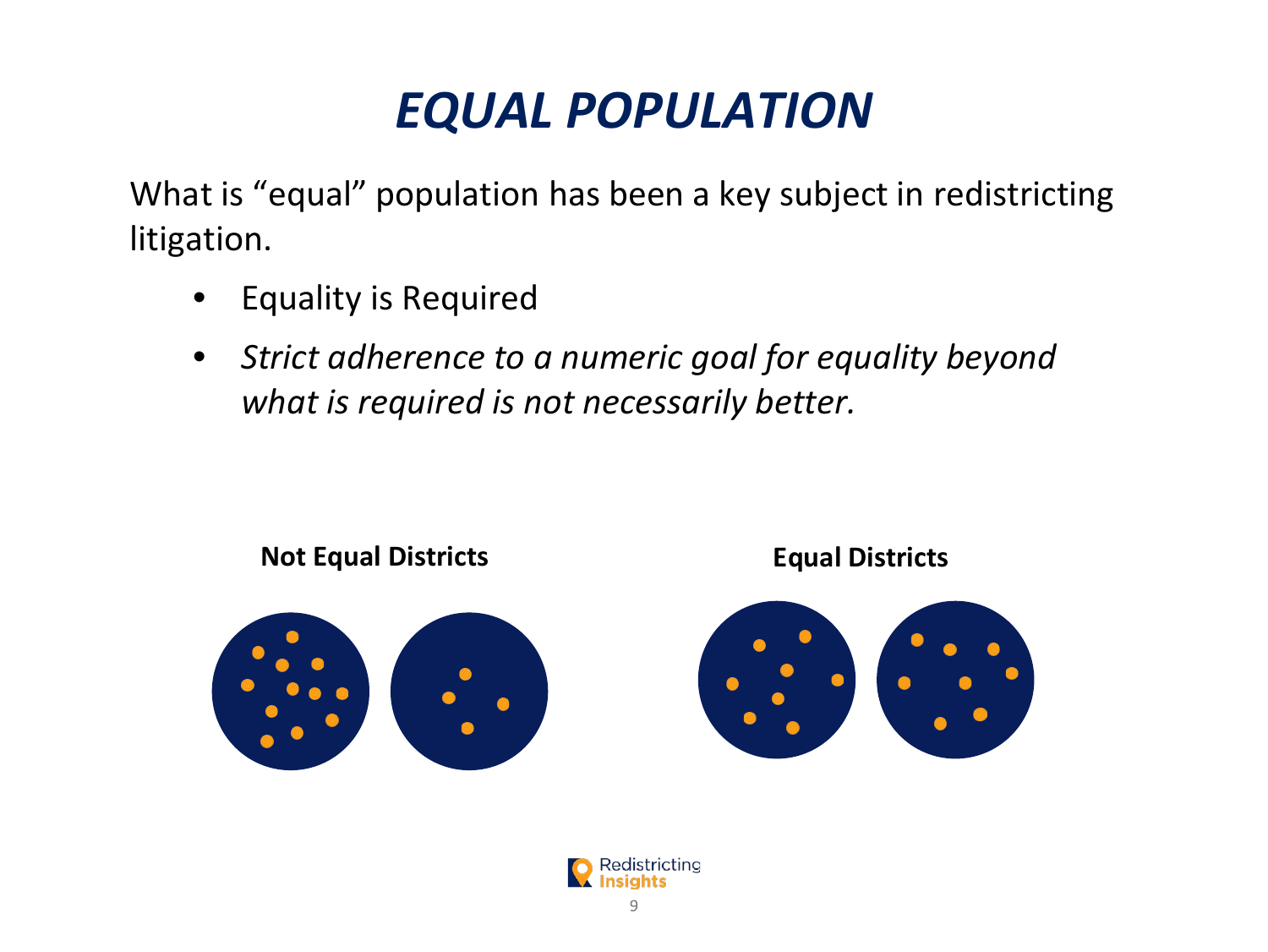## *FEDERAL VOTING RIGHTS ACT*



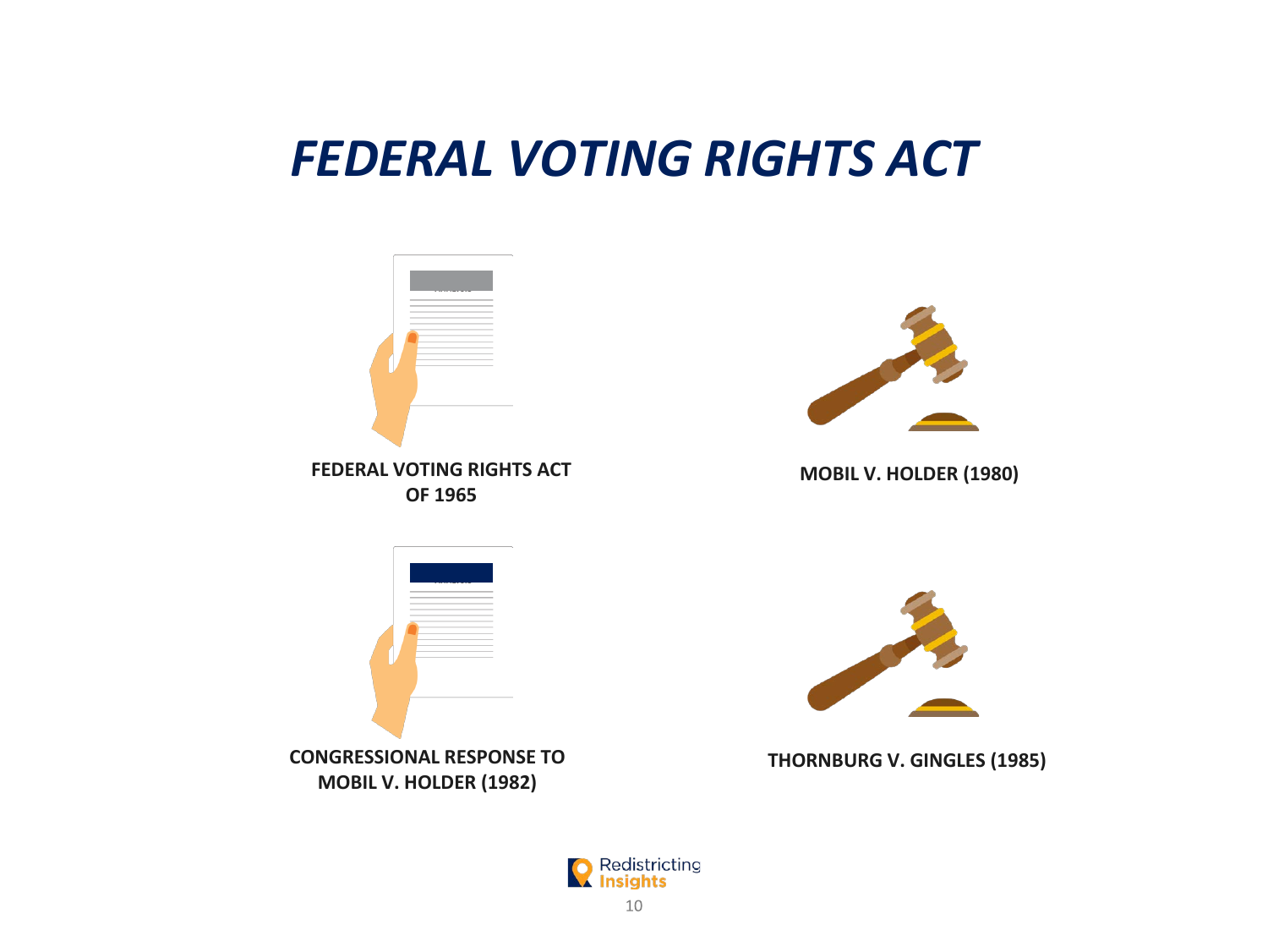# *WHAT IS THE VOTING RIGHTS ACT?*

#### The decision to invoke Section 2 is something that requires legal counsel.

Does the minority population qualify under Section 2?

Is the proposed district a sufficient remedy  $-$  is it an "effective" majority minority district?

Is there a claim for a coalition district?

*Without Section 2, a community of interest can still be supported but race cannot be a predominant factor in drawing lines*.

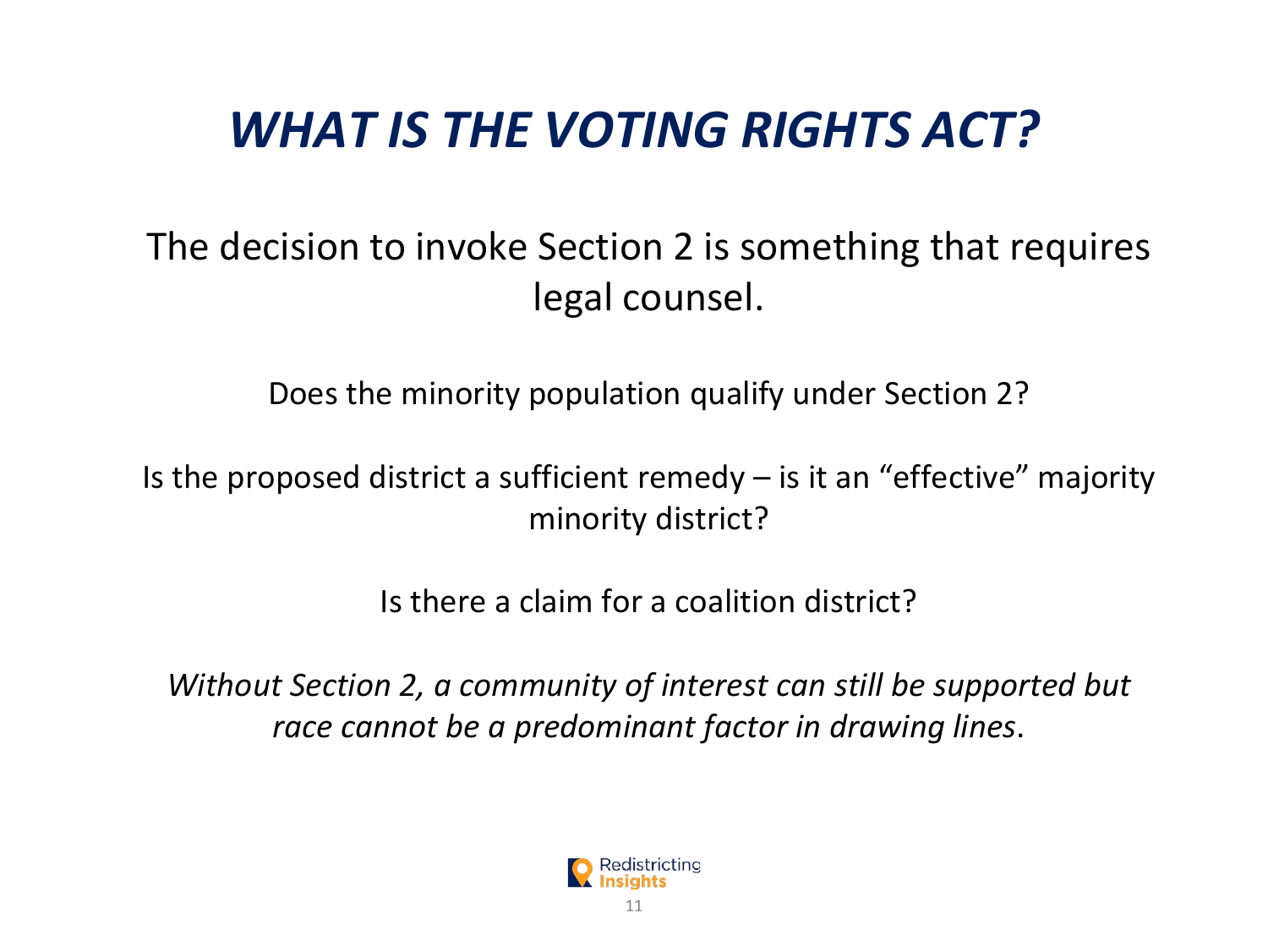## *GINGLES FACTORS*

**"Gingles factors"** are three preconditions that a minority group must meet to establish a violation of Section 2 of the Voting Rights Act. These preconditions are the following:

- 1.A minority group must be sufficiently large and geographically compact to comprise a majority of the district;
- 2. The minority group must be politically cohesive (it must demonstrate a pattern of voting for the same candidates, also known as "bloc voting"); and,
- 3. A majority of voters vote sufficiently as a bloc usually to defeat the minority group's preferred candidate.

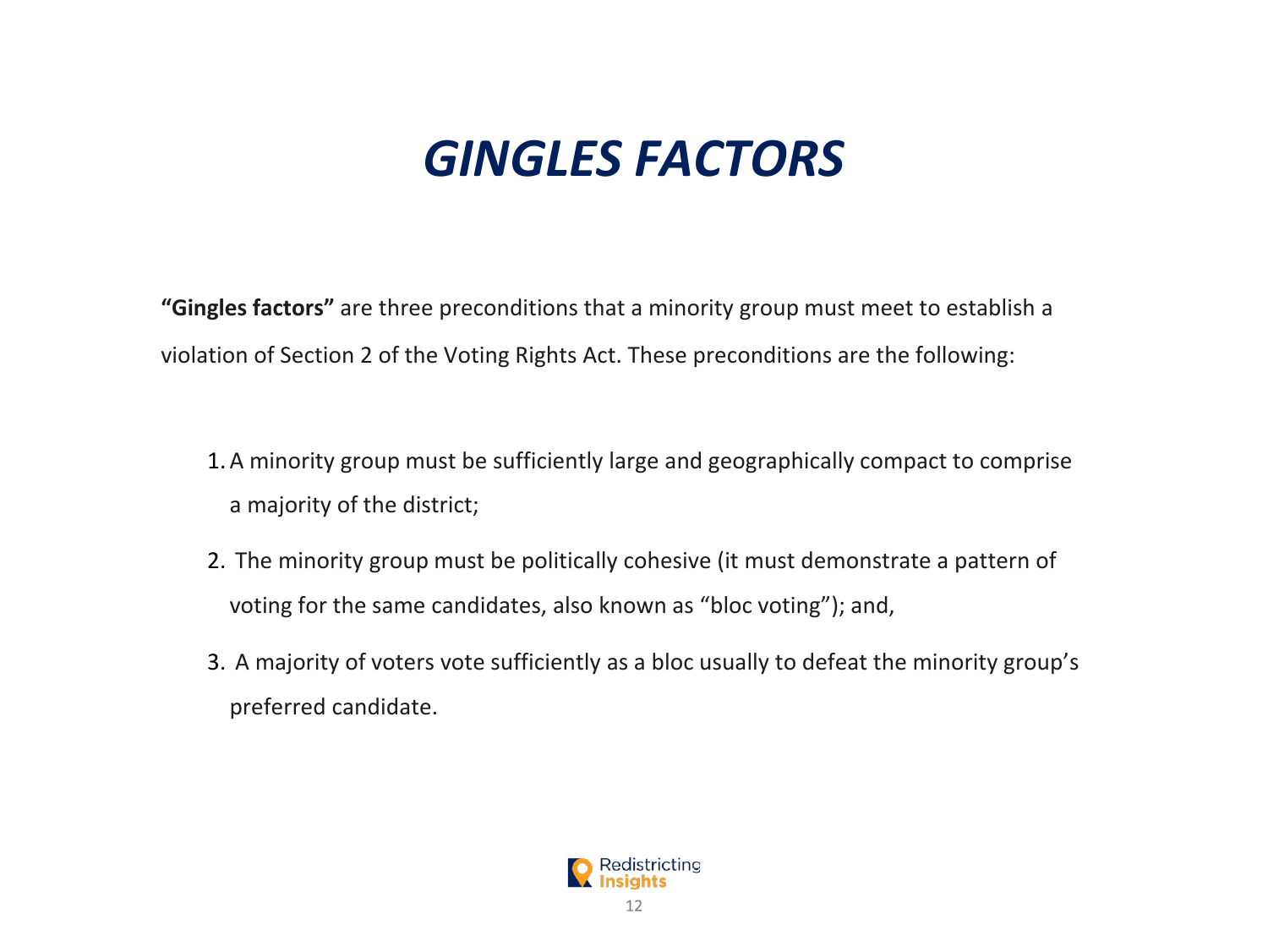# *BUT THE GINGLES FACTORS HAVE LIMITS......*



#### **SHAW V. RENO, [509 U.S. 630](http://caselaw.findlaw.com/us-supreme-court/509/630.html) (1993)**

**SIGNIFICANCE:** Legislative and congressional districts will be struck down by courts for violating the Equal Protection Clause if they cannot be explained on grounds other than race. While not dispositive, "bizarrely shaped" districts are strongly indicative of racial intent.

#### **MILLER V. JOHNSON, [515 U.S. 900](http://caselaw.findlaw.com/us-supreme-court/515/900.html) (1995)**

**SIGNIFICANCE:** A district becomes an unconstitutional racial gerrymander if race was the "predominant" factor in the drawing of its lines Source: NCSL

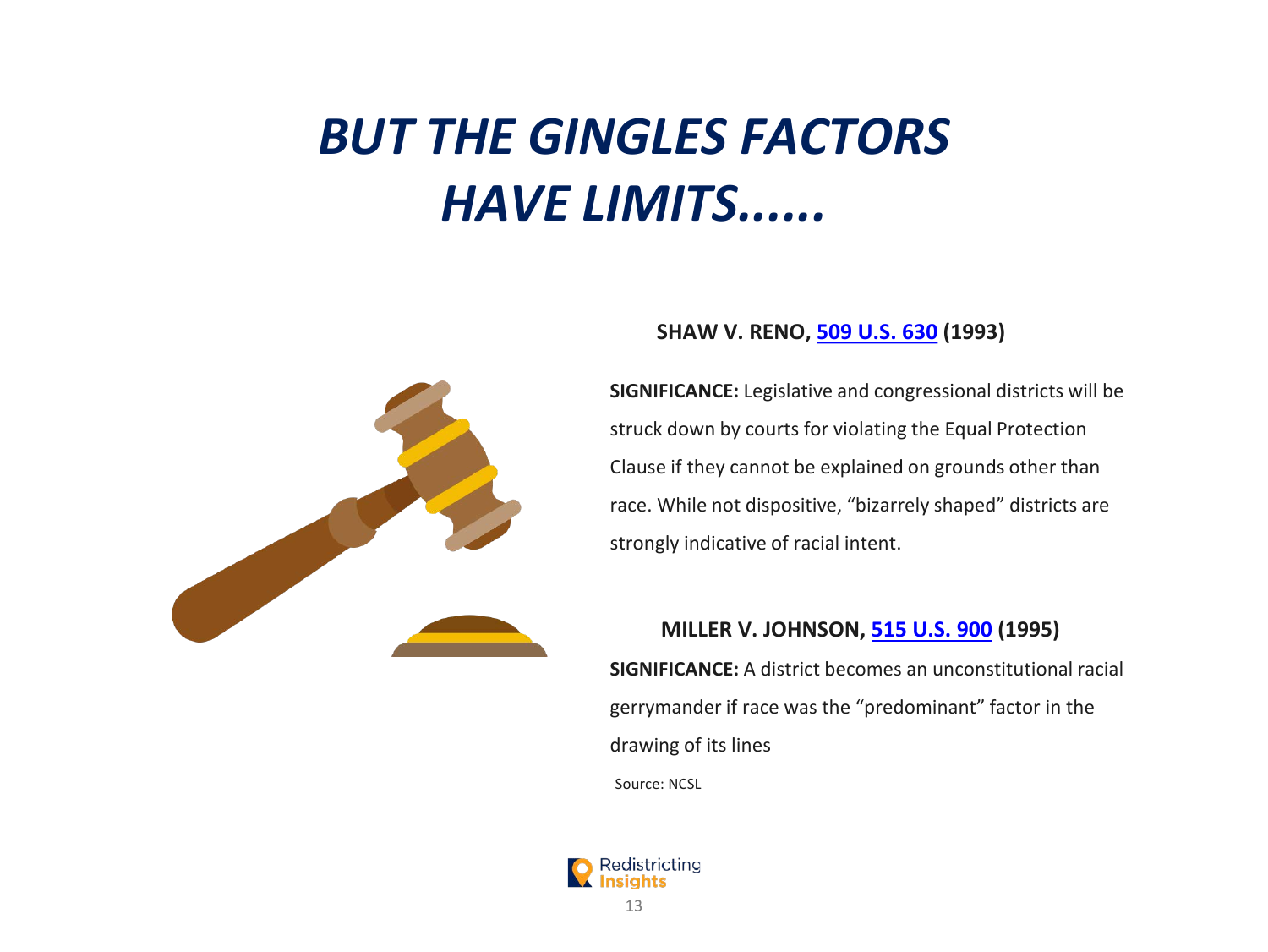# *COMMUNITIES OF INTEREST*

Redistricting plans are built with census data to put communities of interest together to form districts.

When members of the public come forward to testify about their communities it can be almost anything.

Items to consider:

- What is the community of interest that is being described through the testimony?
- What is the geographic area of that community of interest?
- What data can be utilized to help identify that community of interest?
- How does that community of interest relate to Santa Barbara County?

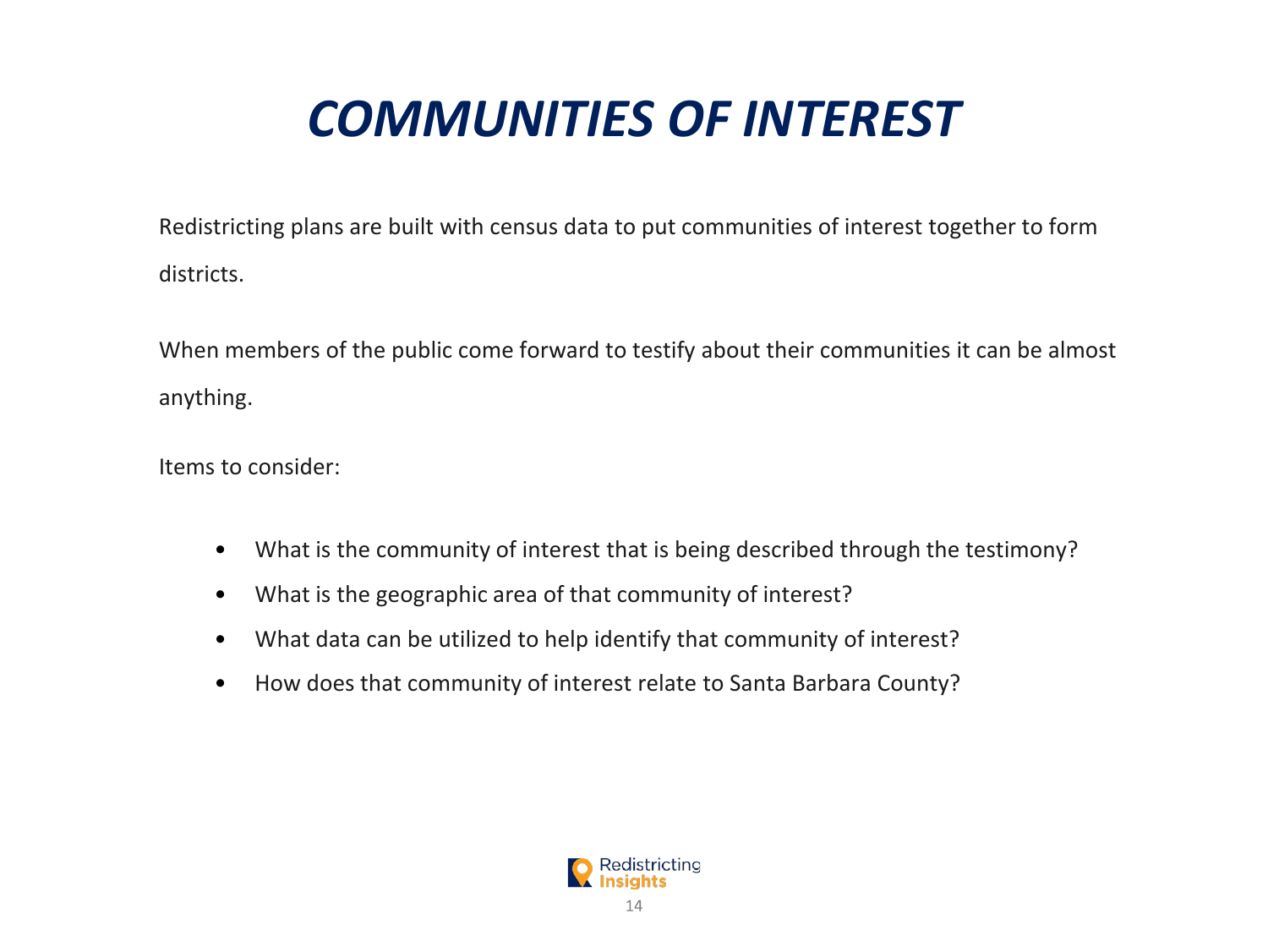## *COMPACTNESS*

Many measures based on geography are available but in California we tend to adhere to **"shall be drawn to encourage geographical compactness in a manner that nearby areas of population are not bypassed in favor of more distant** 

**populations."**

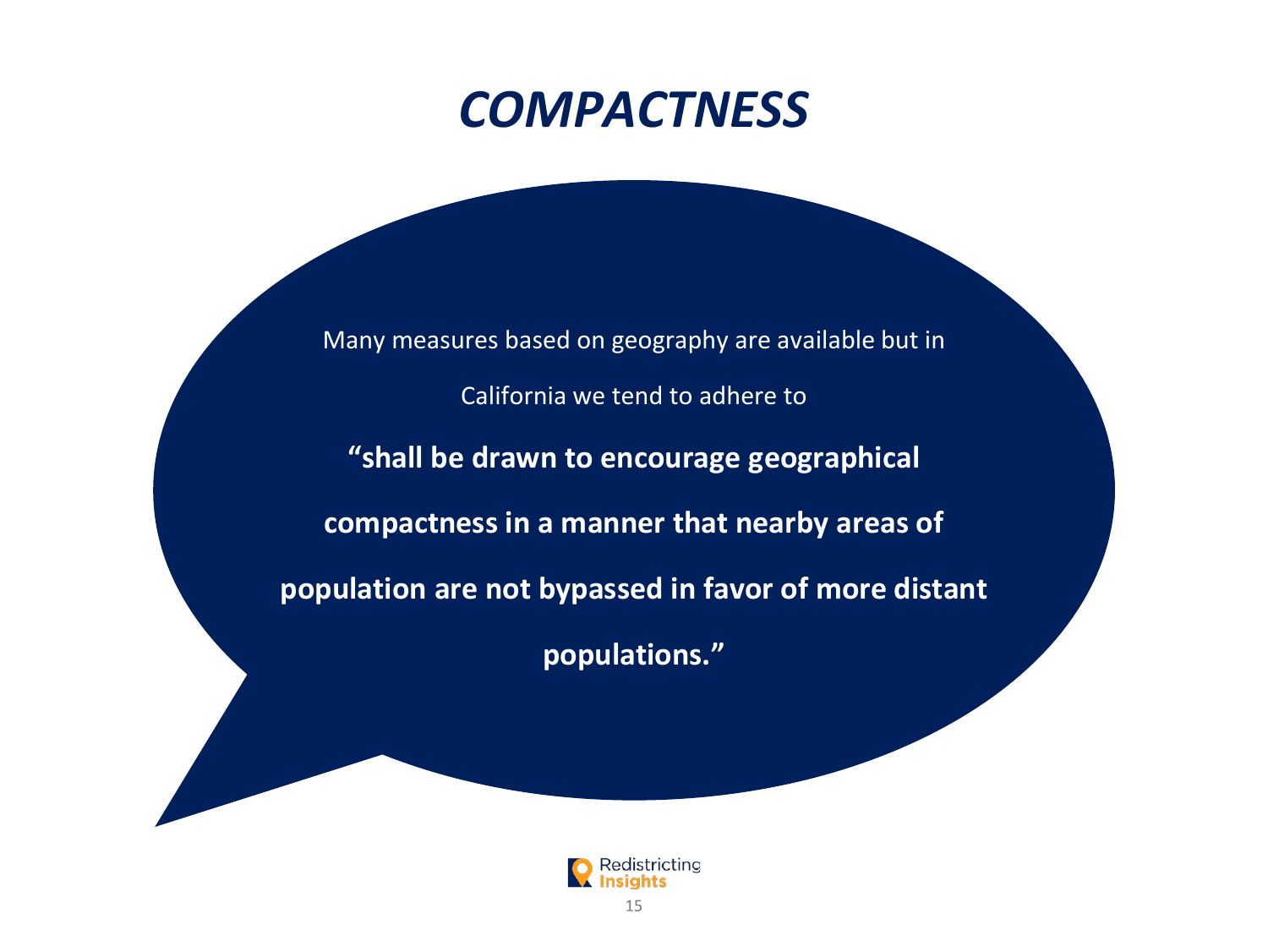## *CONTIGUITY*

#### **This is not an issue in most counties… unless they have islands.**

State law does not allow point contiguity...it is advisable to seek functional contiguity where you can travel through the district to each point.

> **Insights** 16





#### **Point Contiguity Functional Contiguity**

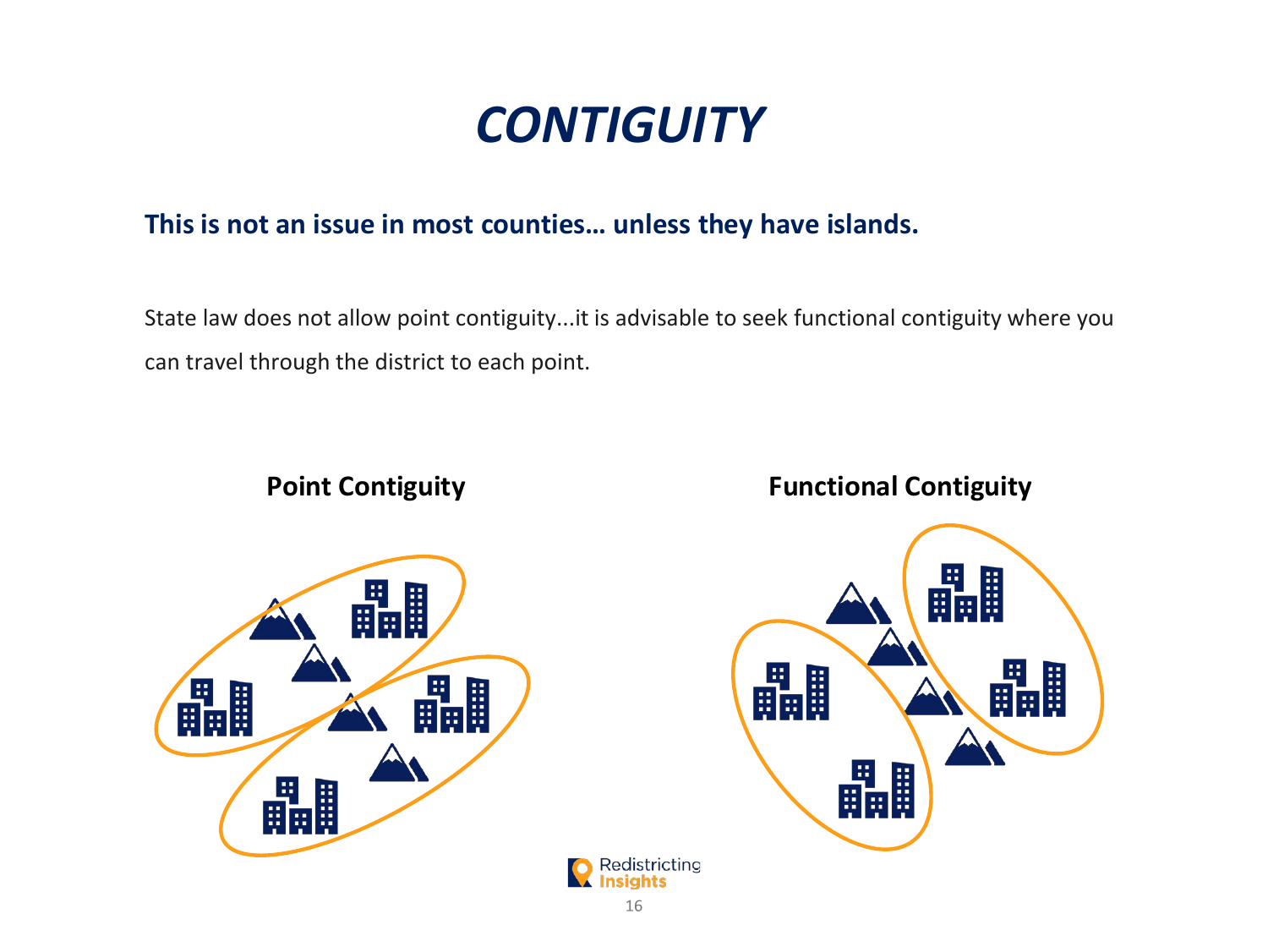# *WHAT IS REDISTRICTING?*

Redistricting has changed significantly over the years as federal and state laws, norms, best practices, and public opinion has transformed.

In Public Opinion / Media:

- 97% of Voters agree that "local government should be required to have transparent / open redistricting."
- Media and Community Based Organizations have become much more adept at covering redistricting.

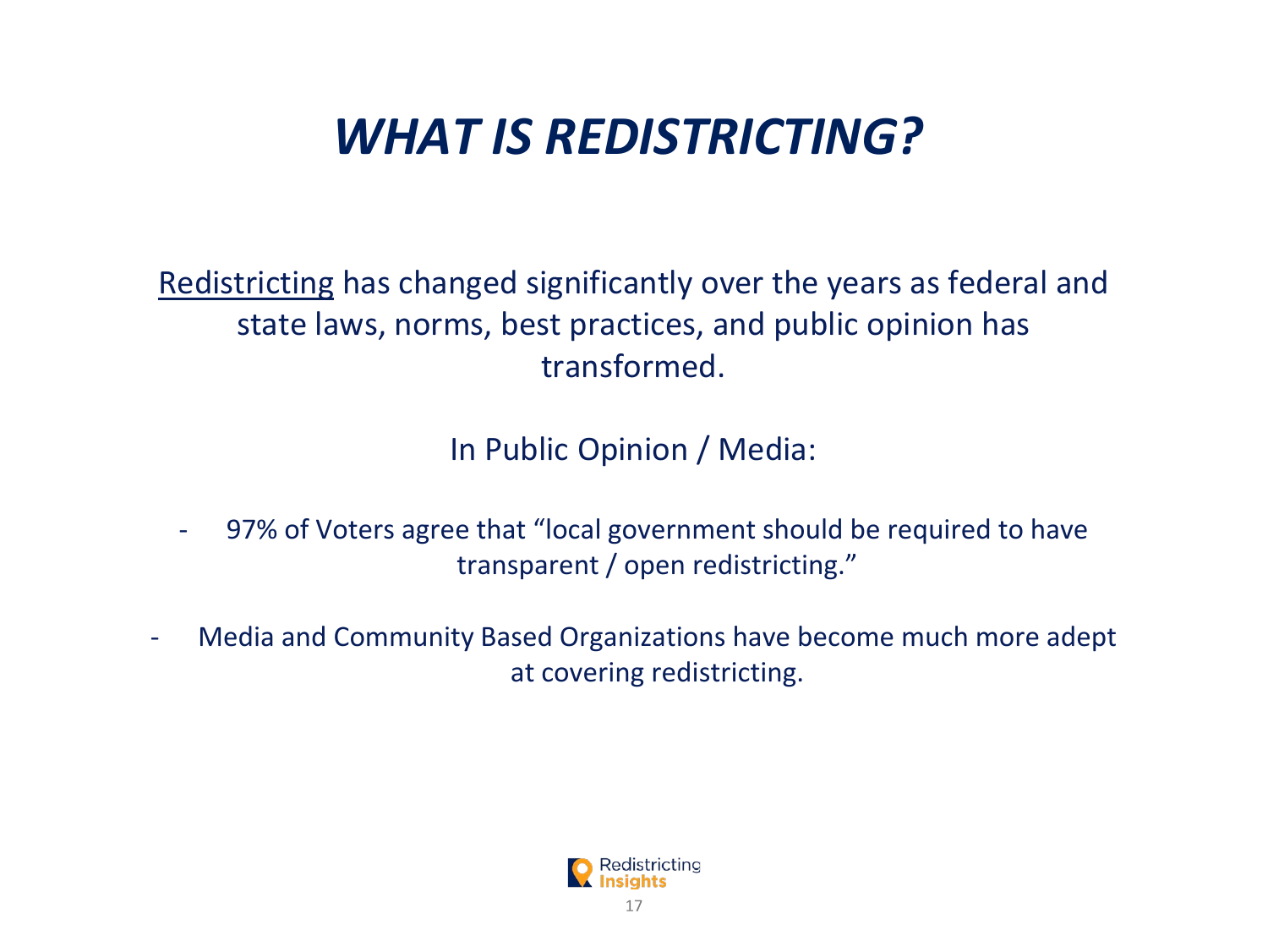## *ONLINE MAPPING*

There are other mapping tools the public may use, but are not controlled by the commission or city staff.

- These tools are *perfectly appropriate*  for the community to use as input.
- Data and maps from these programs can be imported to our tools and reviewed by the commission.